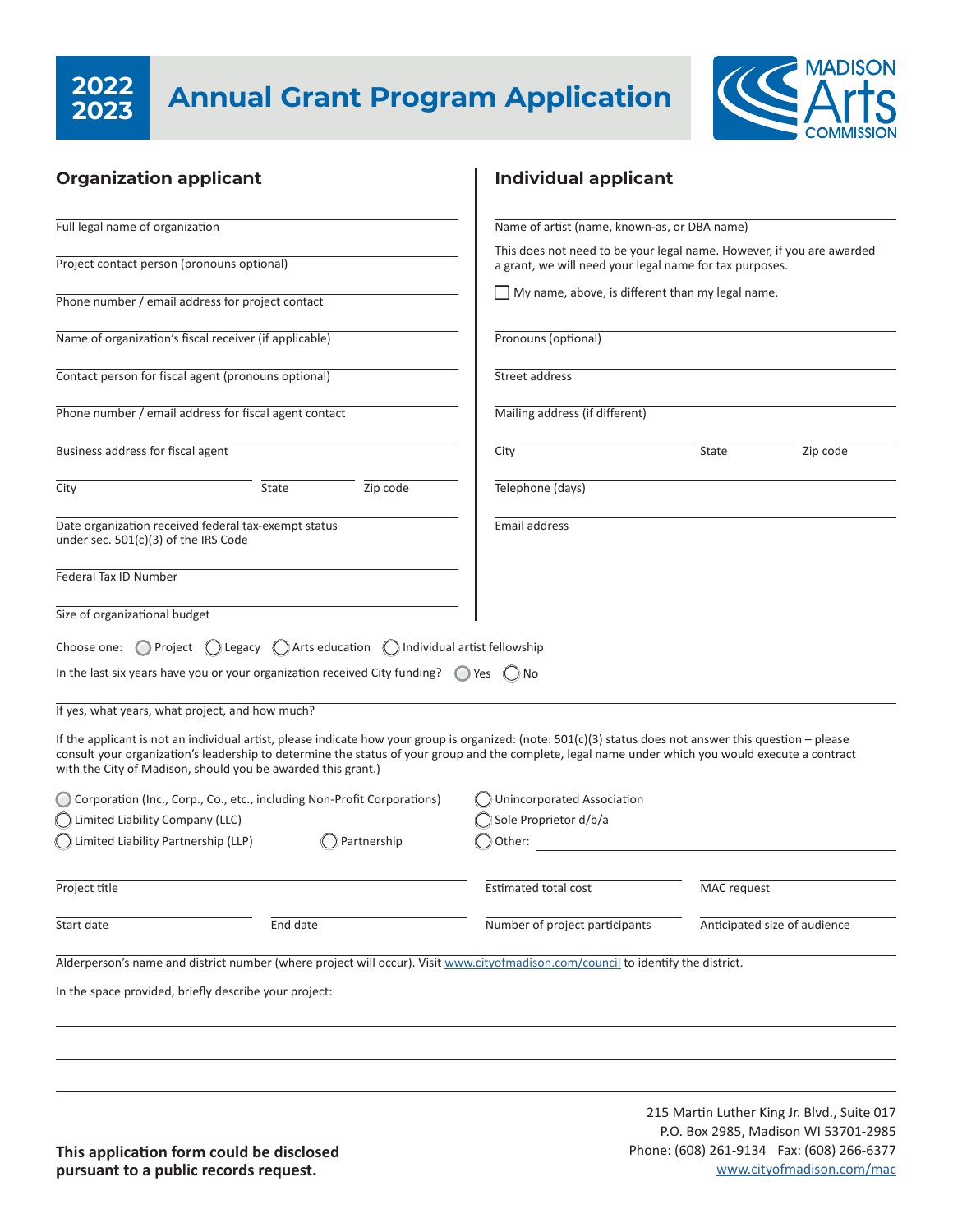Applicant name / organization

**\$** Total requested from MAC

### **Proposed budget for Madison Arts Commission grant**

#### **Project expenses**

(Please indicate via **Check off** box if MAC funds will be used for the expense listed.)

Applicants may attach budget details **in addition** to this completed form.

| In-kind expenses – must equal in-kind income (defined on $p.3^*$ ) | Amount |
|--------------------------------------------------------------------|--------|
|                                                                    |        |
|                                                                    |        |
|                                                                    |        |
| <b>Total</b>                                                       | 0.00   |

| Supplies / materials |      | Amount   Check off |
|----------------------|------|--------------------|
|                      |      |                    |
|                      |      |                    |
|                      |      |                    |
| Total                | 0.00 |                    |

| <b>Tourism &amp; room tax</b> |  |  |
|-------------------------------|--|--|
| A nortion of our onnual cropt |  |  |

A portion of our annual grant funding comes from room taxes generated by guests staying at local hotels. If your event generates overnight stays, we may be able to allocate grant money from that funding source.

Please estimate the number of overnight stays your event may generate:

| Publicity / postage |      | Amount   Check off |
|---------------------|------|--------------------|
|                     |      |                    |
|                     |      |                    |
|                     |      |                    |
| Total               | 0.00 |                    |

| Services / fees / rentals | Amount | Check off |
|---------------------------|--------|-----------|
|                           |        |           |
|                           |        |           |
|                           |        |           |
| <b>Total</b>              | 0.00   |           |

| Honoraria / personnel |      | Amount   Check off |
|-----------------------|------|--------------------|
|                       |      |                    |
|                       |      |                    |
|                       |      |                    |
| <b>Total</b>          | 0.00 |                    |

| Travel / other expenses |      | Amount   Check off |
|-------------------------|------|--------------------|
|                         |      |                    |
|                         |      |                    |
|                         |      |                    |
| <b>Total</b>            | 0.00 |                    |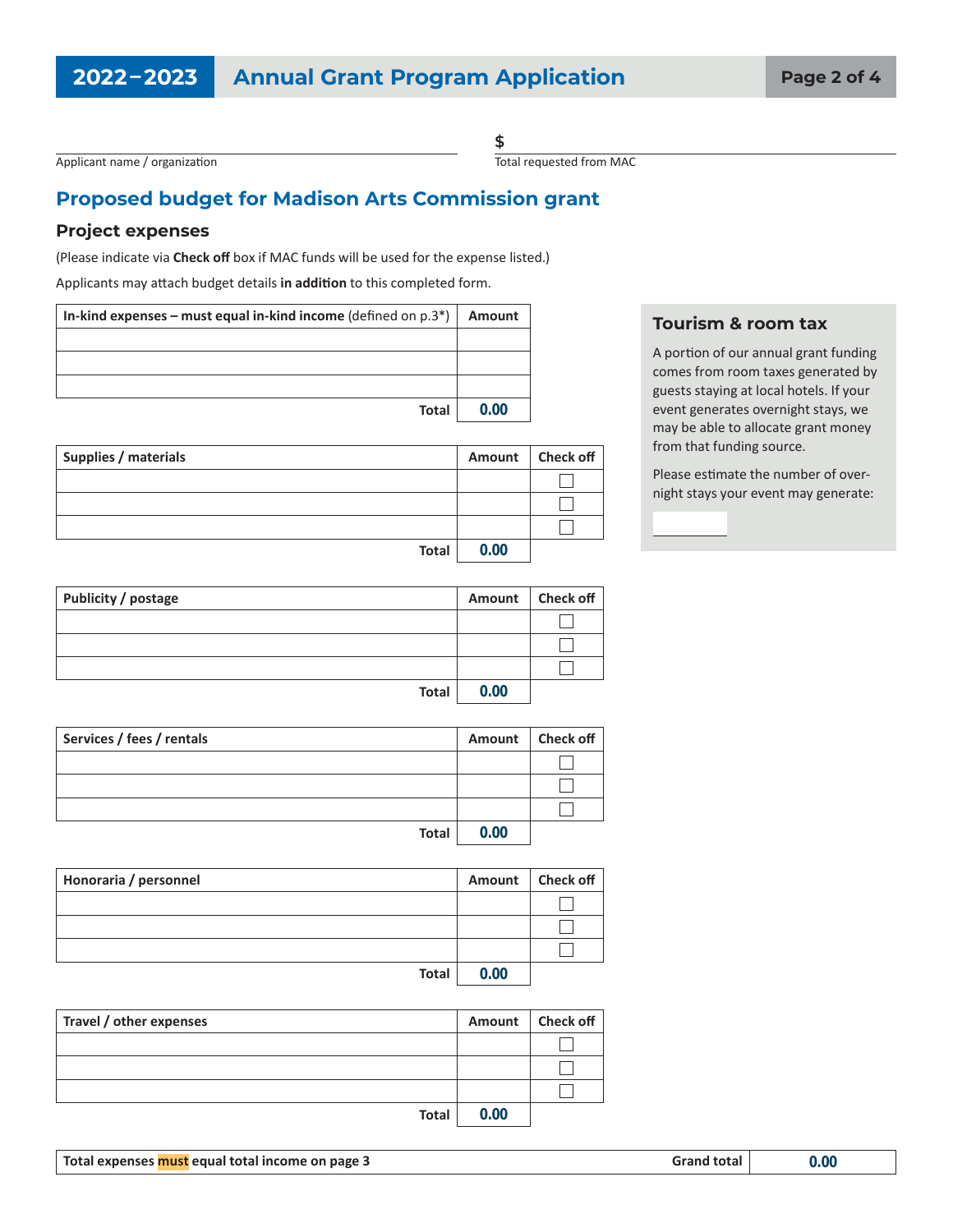#### **Project income**

| In-kind contributions - must equal in-kind expenses |        |
|-----------------------------------------------------|--------|
| (item, source, amount)*                             | Amount |
|                                                     |        |
|                                                     |        |
|                                                     |        |
|                                                     |        |
|                                                     |        |
|                                                     |        |
| <b>Total</b>                                        | 0.00   |

| Committed funds (donor and amount) | Amount |
|------------------------------------|--------|
|                                    |        |
|                                    |        |
|                                    |        |
|                                    |        |
|                                    |        |
|                                    |        |
| <b>Total</b>                       | 0.00   |

| Anticipated funding (donor and amount)         | Amount |
|------------------------------------------------|--------|
|                                                |        |
|                                                |        |
|                                                |        |
|                                                |        |
|                                                |        |
|                                                |        |
| <b>Total</b>                                   | 0.00   |
|                                                |        |
| <b>MAC grant funds request</b><br><b>Total</b> |        |

| Tot.<br>0.OC<br>page<br>:0C<br>nor<br>∣ ⊺r∩m<br>ano<br>equal e:<br>ютаг<br>income<br>33 F.A<br>-xnense<br>wudi<br>___ |  |
|-----------------------------------------------------------------------------------------------------------------------|--|
|-----------------------------------------------------------------------------------------------------------------------|--|

**\*In-kind** is defined as non-cash donations of goods and services such as labor, facilities, or equipment to carry out a project. Typically, skilled or professional labor can be valued at the prevailing rate that the individual making the donation has a record of receiving in the field. *For example, Grantee X counts donation of Venue Y at Venue Y's normal rental rate and the donation of their set designer at the designer's average wage of \$17.00 per hour x the number of hours they will work on the project. If audited, these amounts could be verified, by showing the posted rental agreement for Venue Y and previous pay stub of the set designer.*

Grants **may** be used for artists' fees, legally required royalties, production expenses, space rental, marketing costs, purchase of expendable materials, required insurance, etc. MAC grants **cannot** be used to fund prizes or awards, grantee's tuition, purposes other than outlined in the grant, permanent equipment, travel outside the City of Madison, refreshments or debts incurred for past activities.

**Nondiscrimination Based on Disability.** Applicant shall comply with Section 39.05, Madison General Ordinances, Nondiscrimination Based on Disability in City-assisted Programs and Activities. Under Section 39.05(7) of the Madison General Ordinances, no City financial assistance shall be granted unless an assurance of compliance with Sec. 39.05 is provided by the applicant or recipient, prior to the granting of the City financial assistance.

**Applicant hereby makes the following assurances:** Applicant assures and certifies that it will comply with section 39.05 of the Madison General Ordinances, entitled "Nondiscrimination Based on Disability in City-assisted Programs and Activities," and agrees to ensure that any subcontractor who performs any part of this agreement complies with Sec. 39.05, where applicable, including all actions prohibited under Section 39.05(4), MGO.